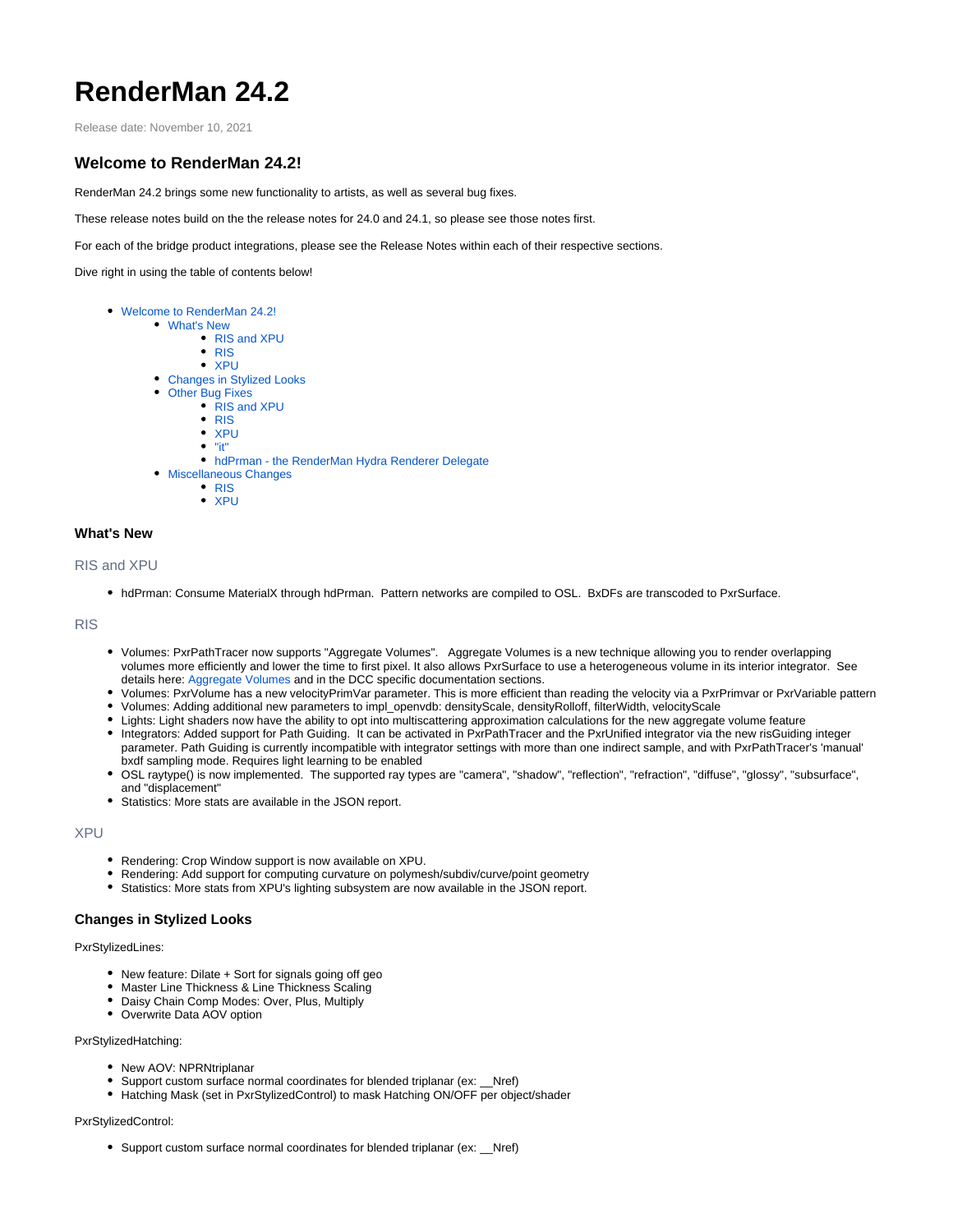- Cam Depth Scale at object/shader level for all features in Lines & Hatching that rely on camera distance
- Hatching Mask control at object/shader level
- Triplanar Scale: XYZ scales for triplanar projections at object/shader level

## <span id="page-1-0"></span>**Other Bug Fixes**

### <span id="page-1-1"></span>RIS and XPU

- Curves: Fixed a crash when a very large amount of curves are present in a scene
- Statistics: Better robustness during startup of the stats system
- Textures: Fixed a bug where txmake would fail on images whose largest mip layer is 4Gb or larger

#### <span id="page-1-2"></span>RIS

- Lighting: Fix equiangular clipping in presence of infinite lights
- Lighting: Several fixes related to light selection
- Lighting: Fixed a live render bug where the ramp would render backwards initially if begin > end
- Integrators: A crash in the Path Guiding feature of PxrUnified has been fixed
- BxDFs: Added labels for glass parameters to PxrLayerSurface to match PxrSurface: Shading Tangent, Manifold Walk IOR, and Anisotropy
- BxDFs: Fixed presets in LamaConductor
- OSL: Silenced a debug message that was slowing down regex\_search()
- OSL: Improved OSL metadata tokenization to correctly handle <primvar:varname>
- OSL: Fix out-of-bounds vector access when a spline is provided with only a single control point
- Alembic: Fix for incorrect renders that could show up with polygonal input data with normals
- Geometry: Fixed a memory leak for the case of general polygons which also occurred for pretessellated subdivision surfaces
- Volumes: indirect visibility of volumes now correctly takes into account scattering events that occur within the volume. Previously indirect visibility was only checked at volume interfaces, which meant that surfaces within volumes that also enclosed the camera could wrongly reflect indirect invisible volumes
- Checkpointing: When using the new variance metric, fixed a problem that prevented resuming from a checkpoint
- Rendering: Fixed an issue that if you edited the shutter value, the framing and sampling unexpectedly changed
- Rendering: Add support for FloatVectorAttribute when setting metadata for EXR output
- macOS: Don't crash on Macs with AVX512 instruction set support

## <span id="page-1-3"></span>XPU

- Shading: Fixed a known look difference between CPU and GPU portions of XPU
- BxDFs: Fixed the potential for NaNs when using the fuzz lobe of PxrSurface
- Textures: Fixed issue with primitive variable substitutions into texture filenames
- Textures: Fixed artifacts that arise in XPUGPU mode when texture cache size is small
- Textures: XPU now shares the same minimum ptex and non-ptex texture cache sizes RIS. In the case the user sets a minimum texture cache
	- that is lower than our internal minimum we use it and do not display any warning for both ptex and non-ptex texture caches
- OSL: Robustly handle the case if memory allocation fails when setting up the color system for OSL
- Patterns: Fixed a crash that would occur if '-' was used in the name of a pattern
- Performance: Fixed cases where CPU + GPU would sometimes render slower than the GPU alone
- Geometry: Fixed a problem that could result in a crash when editing materials on curves
- Lighting: Correctly initialize default values for light parameters in XPU

<span id="page-1-4"></span>"it"

"it": Fixes for supporting the status HUD when viewing AOVs

#### <span id="page-1-5"></span>hdPrman - the RenderMan Hydra Renderer Delegate

- Fixes for a case where PxrDisplacement would not work when being passed to XPU
- Make volumes respond to underlying changes in the field prim
- Fixed a bug that could sometimes hang hdPrman when processing materials with loops in the node graph
- Updated calculation of primvar calculations in curves to match RenderMan
- Fixed a camera framing issue
- Support array inputs within hdPrman's material parser
- New warning when a renderer delegate cannot be created
- Fixed issues with the fallback shader
- Add support for UsdPreviewSurface's opacityThreshold param in HdPrman
- Metallic materials should have an F0 equal to their base color in UsdPreviewSurface
- Support .args and .oso files embedded in .usdz files
- Updated UsdPreviewSurface clearcoat calculations to better match expected inputs
- Support UsdTransform2d
- Fix HdPrman support for USD Preview Material texture coordinate conventions when using a RenderMan tex format file. Inserts a UsdTransform2d if necessary to invert the T axis
- Optimize framebuffer updates for faster frame rate
- Cleaned up warnings from the stats system that would appear during interactive rendering
- Adding support for missing light parameters to hdprman (msApprox, msApproxBleed, msApproxContribution, emissionFocusNormalize)
- Updated our renderer definition with settings to allow for better integration with Solaris features
- Added support for dataWindowNDC and aspectRatioConformPolicy
- Adjust HdPrman's fallback volume shader to match Storm's. Visually, this fallback approximates something like smoke: low albedo, isotropic (i.e. scattering has no directional bias), single-scatter
- Fix HdPrman's fallback maxSamples to match the RenderMan fallback (64)
- Adds support for UsdUvTexture's "sourceColorSpace" input and fixes UsdPreviewSurface's normal mapping